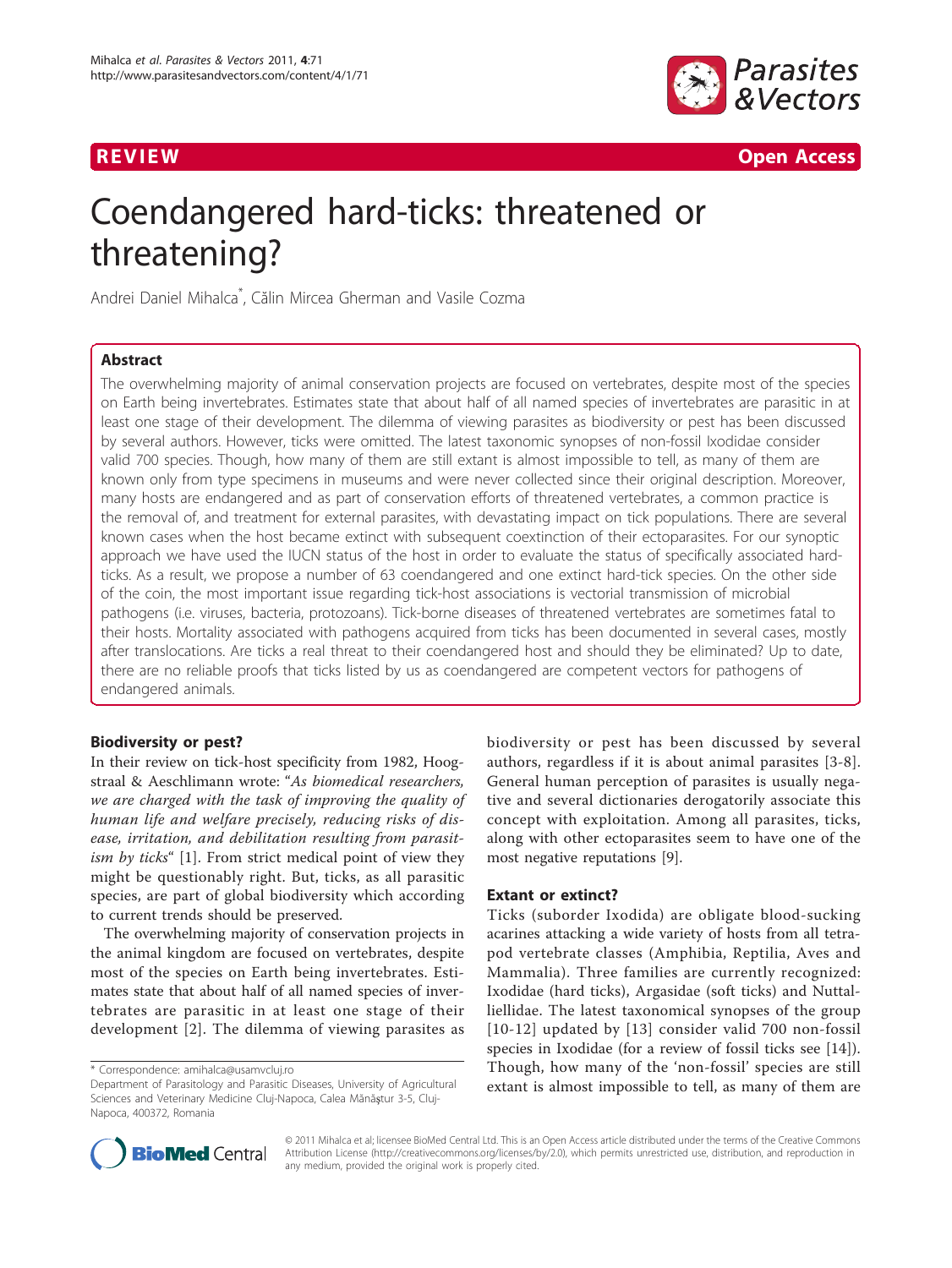known only from type specimens in museums and were never collected since their original description.

Generally, extinction is considered to have four main causes: habitat loss, species invasion, overkill and cascades of extinctions [[15\]](#page-6-0). Cascades of extinctions (or coextinctions) are in most situations cases of habitat loss in species for which the habitat is another species, like the case of mutualists, commensals and parasites. In the case of most symbiotic interactions the extinction of the host could result in the extinction of several associated species [[16](#page-6-0)]. Ticks are no exception.

#### Narrow host specificity makes ticks coendangered

After the concept of 'coextinction was intuited by Darwin in 1862 and introduced in scientific literature in 1993 [[17\]](#page-6-0), the term 'coendangered' arose logically within the next years [[18](#page-6-0)], when estimates stated that 6300 symbiotic species are coendangered with their associated organisms. Nevertheless, the review omitted several groups of parasites like protozoans, cestodes, trematodes, most nematodes, acanthocephalans, fleas, ticks, whale lice etc. Therefore, the number of coendangered parasites could be much higher. For ectoparasites, including ticks, not only the endangered status of the host makes them endangered. As part of conservation efforts of threatened vertebrates, actions often involve artificial breeding, re-introduction or relocations. During these processes, a common practice is the removal of external parasites, with devastating impact on their population [[19\]](#page-6-0). Several cases are documented. One relevant example is of the louse Colpocephalum californici (now extinct) which were intentionally removed from the endangered California condor, Gymnogyps californianus during the captive breeding project at Los Angeles Zoo [[20](#page-6-0)].

In the case of parasites, the coendangered status applies with predilection to species with high host-specificity. Ticks are distributed worldwide from the Arctic to tropical regions. Their geographical distribution is related to the range of their host(s) with the highest diversity in tropical regions. Host specificity in ticks is still a debated issue. In some tick species, the host specificity was evaluated by more or less complex experimental trials, but in the majority of the situations this label comes solely from field reports on tick-host associations. In the first situation, one of the most studied species is the cattle tick, Rhipicephalus (Boophilus) microplus. Several hypotheses were incriminated to explain host specificity in ticks: adaptation by the tick to the particular properties of host's skin, specific sensory stimulus to attachment, specific ability of the tick to evade the host's immune responses or dietary specificity [[21](#page-6-0)-[23](#page-6-0)]. Based on a review of experimental evidence or

ecological observations, about 85% of the tick species are considered to have a certain degree of host specificity, especially in their adult stage [[1](#page-5-0)]. However, sometimes ecological specificity (habitat dependence) could explain the apparent specific host association in ticks, reducing the access of certain tick species to a limited number of vertebrate species [[24\]](#page-6-0).

The first and single review so far on tick conservation [[19](#page-6-0)] proposed 42 species of Ixodidae as candidates for the endangered status. Following this idea, the echidna tick Bothriocroton oudemansi was listed as coendangered with its host [\[25](#page-6-0)]. Similar opinions are available for other groups of parasites. The conservation status of myiasis causing Oestrid flies was discussed recently in detail [\[6](#page-5-0)]. In this review, the authors grouped the endangered parasitic flies into three categories, by the cause of possible extinction: treatment-induced, coextinction and neglected, listing a total number of 39 bot-flies. A synoptic review on coextinct lice of birds and mammals is also available [\[26](#page-6-0)].

## A synopsis of ticks proposed for coendangered status

The International Union for Conservation of Nature (IUCN) classifies organisms into seven categories, according to their conservation status [[27\]](#page-6-0). Additionally, some species have entries in the red list database, but their status is listed as data deficient. Furthermore, many species are not present at all in the IUCN database, meaning they have not been evaluated to date. For our synoptic approach we have used the IUCN status of the host in order to evaluate the status of specifically associated tick parasites, following the algorithm in Table 1. The list of valid ticks species used was according to the latest taxonomical reviews of the group [[10,](#page-5-0)[11,13](#page-6-0)].

Extinction of single host species could result in the immediate extinction of several associated species (parasites, commensals, mutualists) [[16](#page-6-0)]. In the case of Ixodidae, there are certain threatened vertebrates which host more than one tick species. For instance, the extinction of the sambar deer (Rusa unicolor) could lead to the coextinction of four specifically associated ticks. Moreover, ticks harbor themselves internal symbiotic microorganisms, most of them not studied. Thus, the resulted

Table 1 Algorithm used for proposal of tick conservation status

| Proposed status of the tick | <b>IUCN</b> status of the host |
|-----------------------------|--------------------------------|
| <b>Extinct</b>              | EX. EW                         |
| Coendangered                | CR. EN. VU                     |

EX - Extinct; EW - Extinct in the Wild; CR - Critically Endangered; EN - Endangered; VU - Vulnerable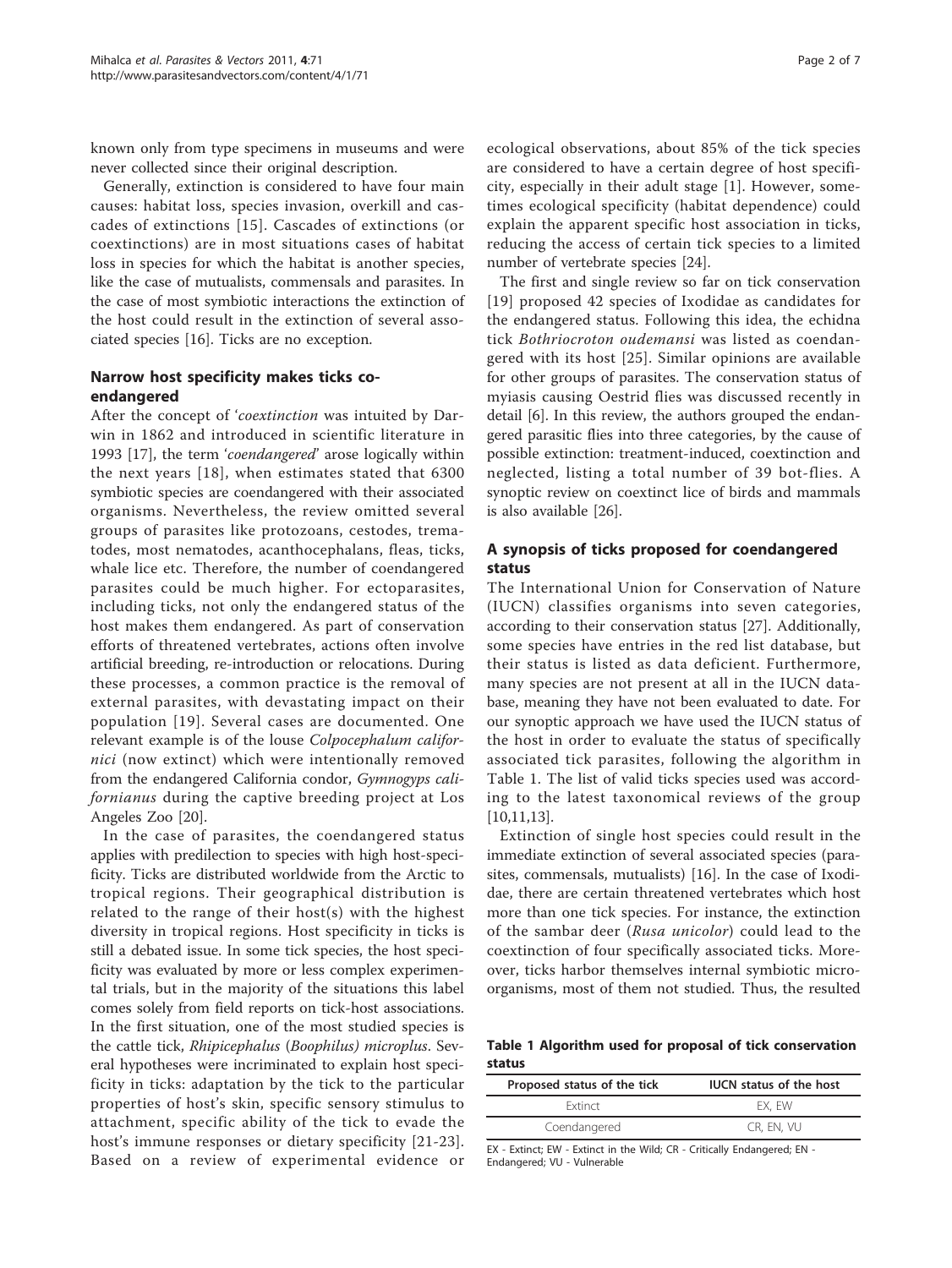chain of extinctions is much more complex and difficult to estimate.

Our synoptic evaluation of ticks specifically associated with their threatened host revealed a number of 63 coendangered species (Tables 2 and [3](#page-3-0)).

Most species included in our review  $(n = 31)$  belong to genus Amblyomma Koch, 1844. Their host specificity is high, especially in their adult stage [\[1](#page-5-0)] which makes them candidates for extinction if their hosts become extinct. Within the genus Ixodes, we propose 16 species, parasitic on tropical birds or mammals, as coendangered. All coendangered species  $(n = 9)$  from the genus *Haemaphy*salis Koch, 1844 are restricted to Asian threatened mammals. Only three species of the genus Dermacentor Koch, 1844 are included in our synopsis. The genus Hyalomma Koch, 1844, parasitic on mammals and tortoises includes two coendangered species. The genus Bothriocroton Keirans, King and Sharrad, 1994, recently erected to genus level, was initially described as a subgenus of the former genus Aponomma (now synonym of Amblyomma) [[12](#page-6-0)]. Seven species are currently included here, all with Australian distribution, with a single species coendangered (B. oedemansi). The monospecific genus Cosmiomma Schulze, 1919 is found on large threatened mammals from Africa, hence its single species, Cosmiomma hippopotamensis is considered coendangered.

#### Coendangered ticks of reptiles

Twenty species of coendangered ticks are proposed from those specifically associated with reptiles (Tables 2 and [3\)](#page-3-0). Threatened chelonians harbor 12 of them (11 in the genus Amblyomma and 1 in the genus Hyalomma). Ten of these chelonian ticks are specifically associated with terrestrial species of the Testudinidae family. On the

other hand, Amblyomma supinoi, which seems to have less host specificity, has all reported hosts being threatened chelonians (Testudinidae, Geoemydidae) from Asia. The only coendangered tick species of chelonians from Eurasia and Northern Africa is Hyalomma aegyptium, parasitic on tortoises of the genus Testudo. We can group the eight coendangered ticks of lizards into two major groups (all in the genus Amblyomma), based on the taxonomic and biogeographic data of their host: (i) ticks of Iguanidae endemic to West Indies and Galapagos and (ii) ticks of Varanidae from Indonesia.

#### Coendangered ticks of birds

Birds harbor five species which we list as coendangered. Four of them belong to the genus *Ixodes* and are nonquesting nest ticks parasitic on endangered or vulnerable birds; they were reported exclusively from island habitats (Tables 2 and [3](#page-3-0)). The Atlantic yellow-nosed albatross (Thalassarche chlororhynchos), which nests solely on a few islands from the Atlantic Ocean. is the only recorded host for two species of coendangered ticks. Two species of threatened kiwi birds (genus Apteryx) are the only known hosts of Ixodes anatis in New Zeeland. The fourth bird-associated Ixodes listed here as coendangered is Ixodes murreleti found specifically on the Xantus's murrelet (Synthliboramphus hypoleucus) in the Coronados Islands. The principal host of Amblyomma papuanum is the vulnerable flightless Southern cassowary (Casuarius casuarius) from Papua New Guinea.

## Coendangered ticks of mammals

The 38 species of coendangered ticks associated with mammals belong to several genera (Table 2): Ixodes,

Table 2 Summary of Ixodidae (hard ticks) proposed to be considered coendangered

| Genus           | Number of valid species | Number of coendangered species | Host cathegory           |                          |                |
|-----------------|-------------------------|--------------------------------|--------------------------|--------------------------|----------------|
|                 |                         |                                | <b>Reptiles</b>          | <b>Birds</b>             | <b>Mammals</b> |
| Amblyomma       | 130                     | 31                             | 19                       |                          | 11             |
| Anomalohimalaya | 3                       | 0                              | $\overline{\phantom{a}}$ |                          |                |
| Bothriocroton   | $\overline{7}$          |                                | $\overline{\phantom{a}}$ | $\overline{\phantom{0}}$ |                |
| Cosmiomma       |                         |                                | $\sim$                   | ٠                        |                |
| Dermacentor     | 34                      | 3                              | $\overline{\phantom{a}}$ | $\overline{\phantom{0}}$ | 3              |
| Haemaphysalis   | 166                     | 9                              | $\sim$                   | $\overline{a}$           | 9              |
| Hyalomma        | 27                      | $\overline{2}$                 |                          | $\overline{\phantom{0}}$ |                |
| Ixodes          | 243                     | 16 <sup>a</sup>                |                          | 4                        | 12             |
| Margaropus      | 3                       | $\circ$                        | $\overline{\phantom{a}}$ | $\overline{\phantom{0}}$ |                |
| Nosomma         | $\mathfrak{D}$          | $\Omega$                       | $\sim$                   | $\overline{a}$           |                |
| Rhipicentor     | 2                       | $\circ$                        | $\overline{\phantom{a}}$ | $\overline{\phantom{0}}$ | $\sim$         |
| Rhipicephalus   | 82                      | 0                              | $\overline{\phantom{a}}$ | $\overline{a}$           |                |
| <b>TOTAL</b>    | 700                     | 63                             | 20                       | 5                        | 38             |

a - Ixodes nitens which we list as extinct is not included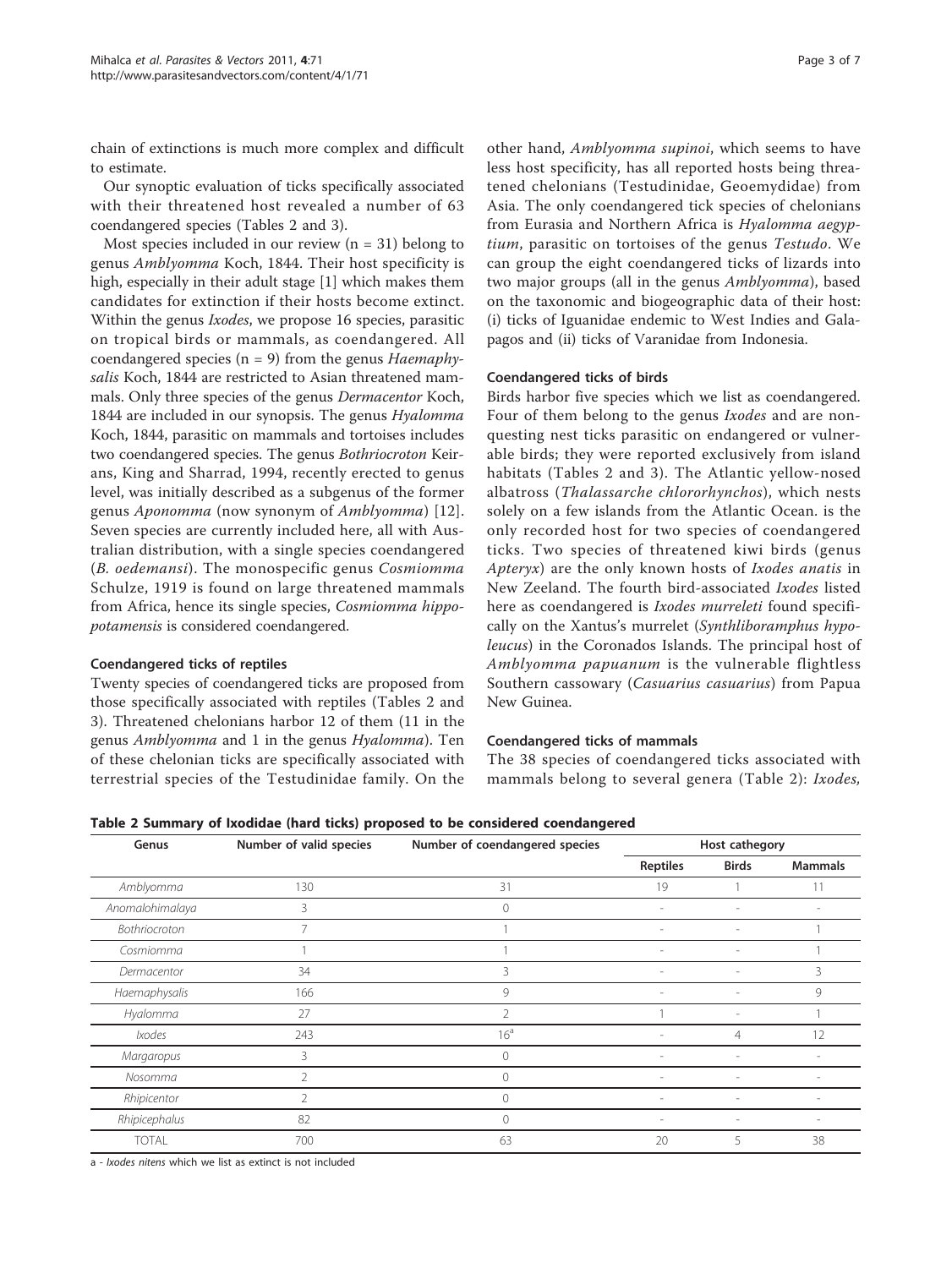# <span id="page-3-0"></span>Table 3 Host associations of Ixodidae proposed to be coendangered

| <b>Species</b>                                   | <b>Distribution</b>       | <b>Main hosts</b>           | <b>IUCN</b> status of host |
|--------------------------------------------------|---------------------------|-----------------------------|----------------------------|
| Ixodes anatis Chilton, 1904                      | New Zeeland               | Apteryx mantelli            | EN                         |
|                                                  |                           | Apteryx australis           | VU                         |
| I. dendrolagi Wilson, 1967                       | New Guinea                | Dendrolagus matschiei       | EN                         |
|                                                  |                           | Dendrolagus dorianus        | VU                         |
| I. diomedeae Arthur, 1958                        | Tristan da Cunha Islands  | Thalassarche chlororhynchos | EN                         |
| I. galapagoensis Clifford and Hoogstraal, 1980   | Galapagos                 | Aegialomys galapagoensis    | VU                         |
| I. lemuris Arthur, 1958                          | Madagascar                | Eulemur macaco              | VU                         |
| I. montoyanus Cooley, 1944K                      | South America             | Pudu puda                   | VU                         |
| I. moscharius Teng, 1982                         | Tibet                     | Moschus berezovskii         | EN                         |
| I. moschiferi Nemenz. 1968                       | Nepal, China              | Moschus berezovskii         | EN                         |
| I. murreleti Cooley and Kohls, 1945              | Coronados Islands         | Synthliboramphus hypoleucus | VU                         |
| I. percavatus Neumann, 1906                      | Tristan da Cunha Islands  | Thalassarche chlororhynchos | EN                         |
| I. schillingsi Neumann, 1901                     | Africa                    | Colobus polykomos           | VU                         |
| I. stilesi Neumann, 1911                         | Chile                     | Pudu puda                   | VU                         |
| I. taglei Kohls, 1969                            | Chile                     | Pudu puda                   | VU                         |
| I. tapirus Kohls, 1957                           | Central and South America | Tapirus pinchaque           | EN                         |
|                                                  |                           | Tapirus bairdii             | EN                         |
| I. vestitus Neumann, 1908                        | Australia                 | Myrmecobius fasciatus       | EN                         |
| I. zaglossi Kohls, 1960                          | New Guinea                | Zaglossus bruijni           | CR                         |
| Haemaphysalis borneata Hoogstraal, 1971          | Malaysia                  | Rusa unicolor               | VU                         |
| H. capricornis Hoogstraal, 1966                  | Thailand                  | Capricornis sumatraensis    | VU                         |
| H. goral Hoogstraal, 1970                        | China                     | Nemorhaedus griseus         | VU                         |
| H. kopetdaghica Kerbabaev, 1962                  | Asia                      | Capra aegagrus              | VU                         |
| H. moschisuga Teng, 1980                         | China                     | Moschus berezovskii         | EN                         |
| H. pentalagi Pospelova-Shtrom, 1935              | Japan                     | Pentalagus furnessi         | EN                         |
| H. psalistos Hoogstraal, Kohls and Parrish, 1967 | Philippines               | Rusa unicolor               | VU                         |
| H. sambar Hoogstraal, 1971                       | India                     | Rusa unicolor               | VU                         |
| H. vietnamensis Hoogstraal and Wilson, 1966      | Asia                      | Rusa unicolor               | VU                         |
| Dermacentor circumguttatus Neumann, 1897         | Africa                    | Loxodonta africana          | VU                         |
| D. latus Cooley, 1937                            | Central America           | Tapirus bairdii             | EN                         |
| D. rhinocerinus (Denny, 1843)                    | Africa                    | Diceros bicornis            | CR.                        |
|                                                  |                           | Ceratotherium simum         | NT                         |
| Hyalomma aegyptium (Linnaeus, 1758)              | Africa, Eurasia           | Testudo graeca              | VU                         |
|                                                  |                           | Testudo horsfieldi          | VU                         |
| H. rhipicephaloides Neumann, 1901                | Middle East               | Gazella gazella             | VU                         |
| Bothriocroton oedemansi (Neumann, 1910)          | New Guinea                | Zaglossus bruijni           | CR.                        |
| Cosmiomma hippopotamensis (Denny, 1843)          | Africa                    | Hippopotamus amphibius      | VU 0.                      |
|                                                  |                           | Diceros bicornis            | <b>CR</b>                  |
| Amblyomma albopictum Neumann, 1899               | West Indies               | Cyclura lewisi              | <b>CR</b>                  |
|                                                  |                           | Cyclura cornuta             | VU                         |
| A. antillorum Kohls, 1969                        | West Indies               | Cyclura pinguis             | CR.                        |
|                                                  |                           | Iquana delicatissima        | VU                         |
|                                                  |                           | Cyclura carinata            | EN                         |
| A. argentinae Neumann, 1905                      | Argentina                 | Chelonoidis chilensis       | VU                         |
| A. boeroi Nava et al., 2009                      | Argentina                 | Catagonus wagneri           | EN                         |
| A. chabaudi Rageau, 1964                         | Madagascar                | Pyxis arachnoides           | EN                         |
|                                                  |                           | Astrochelys radiata         | EN                         |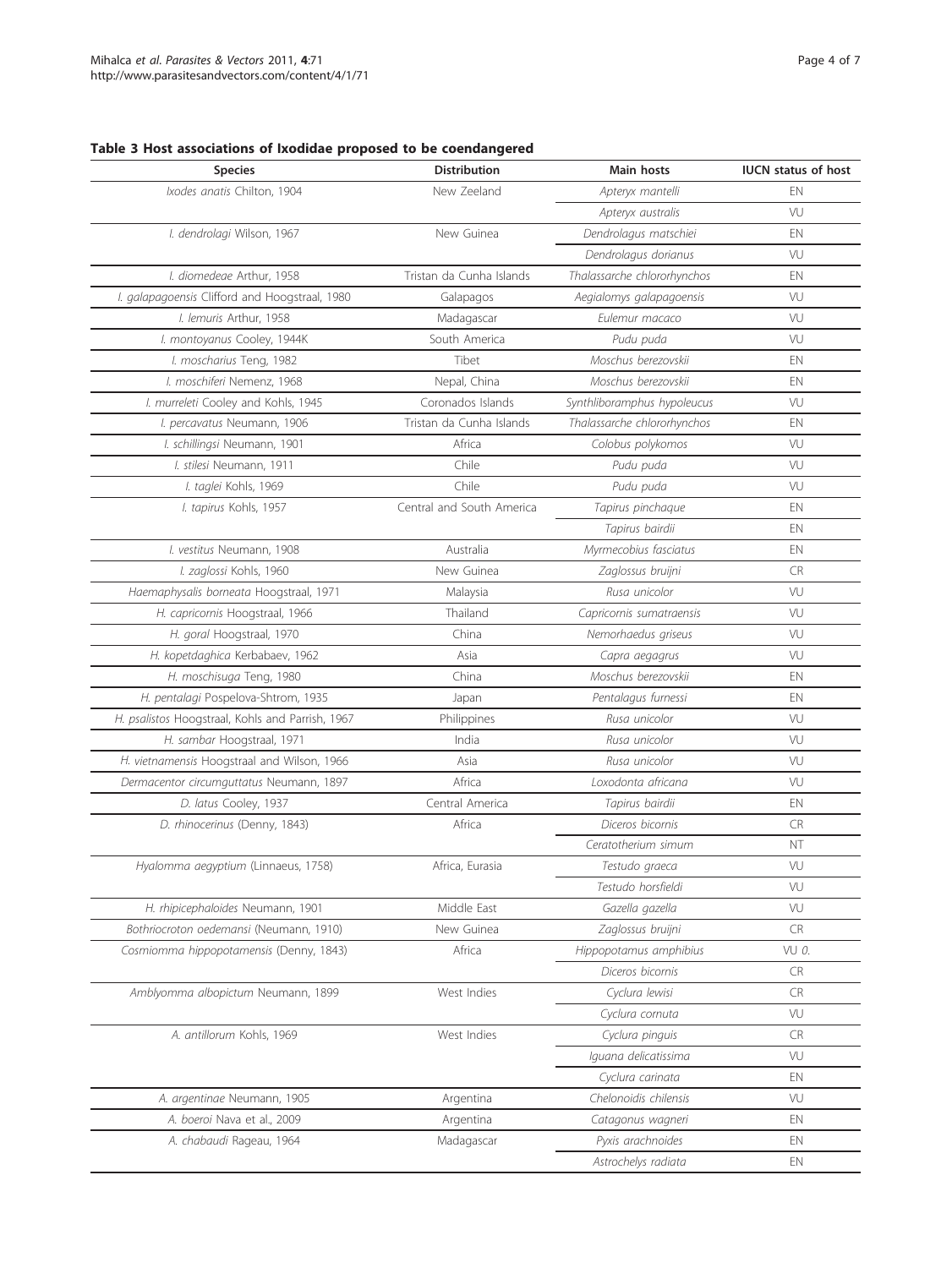| Table 3 Host associations of Ixodidae proposed to be coendangered (Continued) |  |  |  |  |
|-------------------------------------------------------------------------------|--|--|--|--|
|-------------------------------------------------------------------------------|--|--|--|--|

| A. clypeolatum Neumann, 1899                          | Asia                      | Geochelone platynota    | EN                |
|-------------------------------------------------------|---------------------------|-------------------------|-------------------|
|                                                       |                           | Indotestudo elongata    | EN                |
| A. coelebs Neumann, 1899                              | Central and South America | Tapirus bairdii         | EN                |
|                                                       |                           | Tapirus terrestris      | VU                |
| A. crassum Robinson, 1926                             | South America             | Chelonoidis denticulata | VU                |
| A. crenatum Neumann, 1899                             | Java                      | Rhinoceros sondaicus    | <b>CR</b>         |
| A. cruciferum Neumann, 1901                           | West Indies               | Cyclura cornuta         | VU                |
| A. darwini Hirst and Hirst, 1910                      | Galapagos                 | Amblyrhynchus cristatus | VU                |
| A. geochelone Durden, Keirans and Smith, 2002         | Madagascar                | Astrochelys yniphora    | <b>CR</b>         |
| A. humerale Koch. 1844                                | South America             | Chelonoidis denticulata | VU                |
| A. incisum Neumann, 1906                              | Central and North America | Tapirus terrestris      | VU                |
| A. javanense (Supino, 1897)                           | Asia                      | Manis javanica          | EN                |
|                                                       |                           | Manis pentadactyla      | EN                |
| A. komodoense (Oudemans, 1929)                        | Indonesia                 | Varanus komodoensis     | VU                |
| A. latepunctatum Tonelli-Rondelli, 1939               | South America             | Tapirus terrestris      | VU                |
| A. macfarlandi Keirans, Hoogstraal and Clifford, 1973 | Galapagos                 | Chelonoidis nigra       | VU                |
| A. multipunctum Neumann, 1899                         | South America             | Tapirus sp.             | ENNU <sup>1</sup> |
| A. papuanum Hirst, 1914                               | Australia                 | Casuarius casuarius     | VU                |
|                                                       |                           |                         |                   |
| A. personatum Neumann, 1901                           | Africa                    | Diceros bicornis        | <b>CR</b>         |
| A. pilosum Neumann, 1899                              | Galapagos                 | Chelonoidis nigra       | VU                |
| A. postoculatum Neumann, 1899                         | Australia                 | Lagostrophus fasciatus  | EN                |
| A. rhinocerotis (de Geer, 1778)                       | Africa                    | Diceros bicornis        | <b>CR</b>         |
|                                                       |                           | Ceratotherium simum     | NT                |
| A. robinsoni Warburton, 1927                          | Indonesia                 | Varanus komodoensis     | VU                |
| A. supinoi Neumann, 1905                              | Asia                      | Indotestudo elongata    | EN                |
|                                                       |                           | Heosemys spinosa        | EN                |
|                                                       |                           | Heosemys depressa       | <b>CR</b>         |
| A. tholloni Neumann, 1899                             | Africa                    | Loxodonta africana      | VU                |
| A. torrei Perez Vigueras, 1934                        | West Indies               | Cyclura lewisi          | <b>CR</b>         |
| A. tuberculatum Marx, 1894                            | <b>USA</b>                | Gopherus polyphemus     | VU                |
| A. usingeri Keirans, Hoogstraal and Clifford, 1973    | Galapagos                 | Chelonoidis nigra       | VU                |
| A. williamsi Banks, 1924                              | Galapagos                 | Conolophus subcristatus | VU                |

1 - The host for A. multipunctum was listed only as Tapirus sp. Only four species of genus Tapirus are known, three of which are endangered and one vulnerable. CR - Critically Endangered; EN - Endangered; VU - Vulnerable; NT - Near Threatened

#### Haemaphysalis, Dermacentor, Hyalomma, Bothriocroton, Cosmiomma and Amblyomma.

Two species are parasitic on an egg-laying mammal, the critically endangered Western long-beaked echidna (Zaglossus bruijnii) in New Guinea. The other three species are found on threatened marsupials from Australia or New Guinea. South and Central American tapirs (genus Tapirus) are hosts to six coendangered ticks in the genera Ixodes, Dermacentor and Amblyomma. Seven species of ticks are specific parasites of elephants, rhinoceros and hippopotamus. Although the distribution range of these hosts is still wide, antiparasitic treatments during translocations pose a large problem to the survival of associated ticks [[19\]](#page-6-0). Several threatened South American and Asian even-toed ungulates (order Artiodactyla) are specific hosts to 15 species of coendangered ticks. Five additional coendangered tick species are each parasitic on species from five other mammalian orders. Ixodes galapagoensis on a rodent in Galapagos, Ixodes lemuris on a lemur in Madagascar, Ixodes schillingsi on a primate in Africa, Haemaphysalis pentalagi on a lagomorph in Japan and Amblyomma javanense on pangolins in Asia.

# Extinct ticks

Ticks described from fossil deposits are omitted. We consider extinct one species, namely Ixodes nitens, described from two female ticks collected on Rattus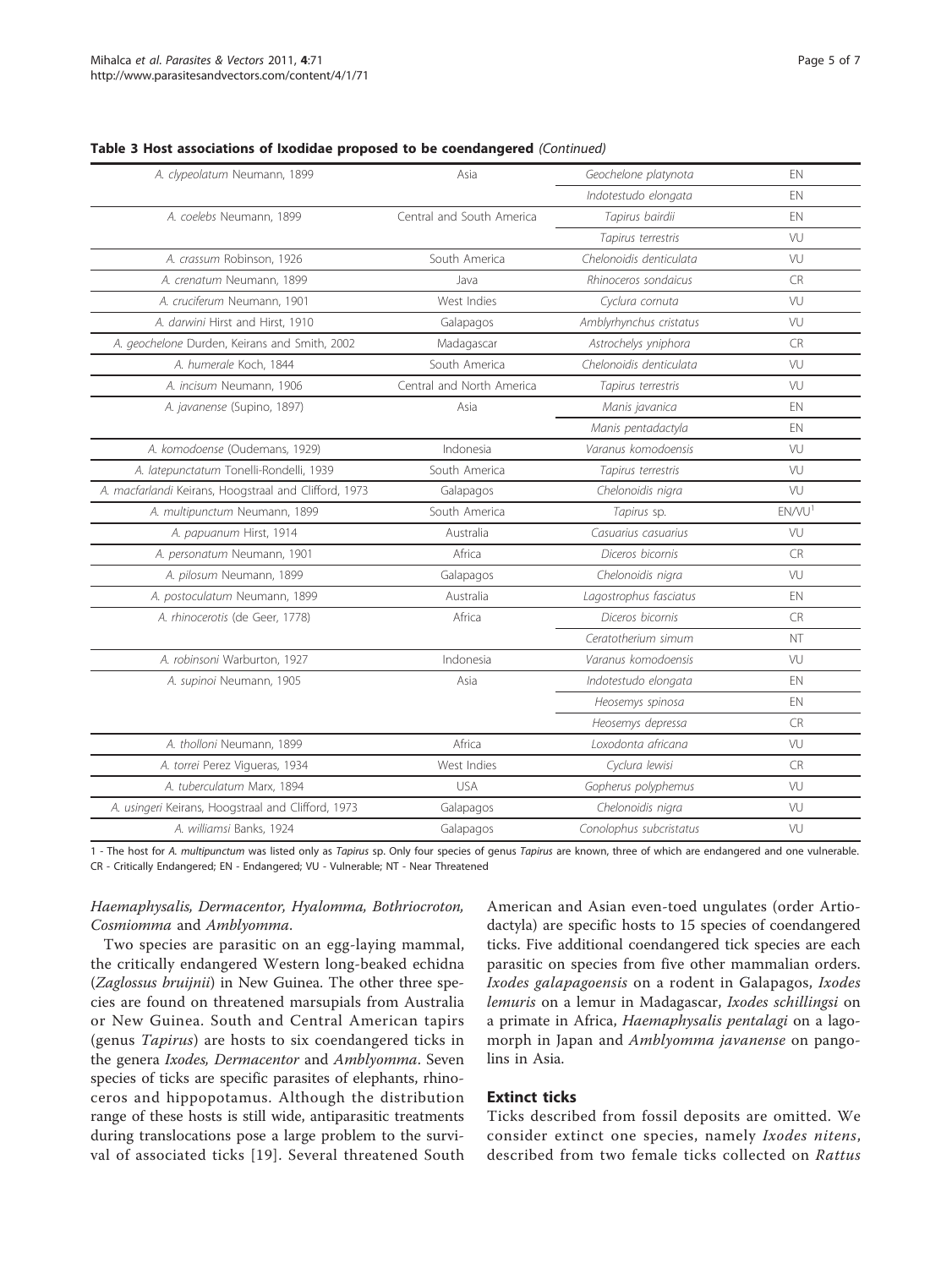<span id="page-5-0"></span>macleari on Christmas Island. The last report of the host species was in 1903 [\[28](#page-6-0)]. As the other endemic rat species Rattus nativitatis (sympatric with R. macleari), did not harbor I. nitens, we can assume this tick was specifically associated with its type host. Thus, we exclude the possibility that *I. nitens* might have readapted as a parasite of the introduced black rats, Rattus rattus [\[29\]](#page-6-0). However, no direct evidence is available.

# Are endangered hosts endangered because of ticks?

Probably the most important issue regarding tick-host associations is vectorial transmission of microbial pathogens. Ticks are able to transmit viruses, bacteria and protozoans to a variety of hosts. One of the most pathogenic tick-borne microbes are piroplasms (genera Babesia and Theileria). The potential impact of babesiosis on conservation actions was discussed mainly as a consequence of stress-mediated relapse of chronic infections during translocation [[30](#page-6-0)]. Otherwise, tickborne diseases of threatened vertebrates are rarely fatal to their hosts. The following accounts consider only reports from hosts of coendangered ticks. Mortality associated with pathogens (Babesia bicornis and Theileria bicornis) acquired from ticks has been documented in black rhinoceros in Tanzania and South Africa [[31-34\]](#page-6-0). The specific vector for these two haemoprotozoans is not known, but Dermacentor rhinocerinus and Amblyomma rhinocerotis were suggested [[34\]](#page-6-0). Hence, extinction of these ticks is expected to result in the eradication of disease caused by B. bicornis and T. bicornis. A recent study from South Africa showed that 36.41% white rhinoceros were infected with Theileria bicornis and 9.23% with Theileria equi [\[35](#page-6-0)]. However, no pathology associated with the infection was recorded in white rhinoceros. Babesia loxodontis was described from asymptomatic African elephants, Loxo-donta africana [[36](#page-6-0)]; babesiosis in Asian elephants can be associated with weakness, fever, jaundice, constipation and haemoglobinuria [[37\]](#page-6-0). Babesia pattoni was reported in Rusa unicolor but no associated pathology was described [\[38](#page-6-0)].

So far, no tick-borne diseases with impact on the health of threatened birds or reptiles have been described. Asymptomatic infections with Hemolivia mauritanica have been reported in Testudo graeca over its distribution range [\[39](#page-6-0)]. The zoonotic bacterial pathogen Anaplasma phagocytophilum have been isolated in ticks Amblyomma flavomaculatum collected on monitor lizards (Varanus exanthematicus) [\[40](#page-6-0)]. Although neither the host nor the ticks are endangered, there is high probability that other *Amblyomma* species could transmit Anaplasma to lizards of genus Varanus.

#### Conclusions

Expectedly or not, we came back to the question of Hoogstraal and Aeschlimann from the beginning of this paper. Should we decide on conservation of rare ticks? Or are they a real threat to their coendangered host and should be eliminated? Ticks as such are not dangerous. Disease, if present, is in most of the situations caused by vectored microbes. Moreover, pathology induced by tick-borne diseases in wild animals is seldom dangerous and is usually related to supplemental stressing factors (i.e. translocation). Last but not least, there is no proof to date that ticks listed by us as coendangered are competent vectors for pathogens of endangered animals.

Nevertheless, IUCN should reconsider the criteria of indexing species in its database as threatened. All symbiotic species (mutuals, commensals, parasites) specifically associated with their host should be listed as coendangered. As previously suggested [3], some host-specific parasites are more endangered than their host. Moreover, parasites have their own evolutionary importance, and as suggested even in the early 1990's, parasites should have equal rights with their host [3,5].

#### Acknowledgements

The publication of this paper was supported from grant IDEI-PCCE CNCSIS 84, 7/2010.

#### Authors' contributions

ADM - the idea of the manuscript, the intellectual content and wrote the text, reference on reptiles; CMG - reference research on part of the mammals and birds; VC - reference research on mammals and contributed to the text writing, mainly the piroplasm related paragraphs. All authors read and approved the final manuscript.

#### Competing interests

The authors declare that they have no competing interests.

Received: 10 March 2011 Accepted: 9 May 2011 Published: 9 May 2011

#### References

- 1. Hoogstraal H, Aeschlimann A: Tick-host specificity. Mitt Schweiz Entomol Ges 1982, 55:5-32.
- 2. Windsor DA: [Most of the species on Earth are parasites.](http://www.ncbi.nlm.nih.gov/pubmed/9925276?dopt=Abstract) Int J Parasitol 1998, 28:1939-1941.
- 3. Rózsa L: [Points in question. Endangered parasite species.](http://www.ncbi.nlm.nih.gov/pubmed/1639560?dopt=Abstract) Int J Parasitol 1992, 22:265-266.
- 4. Bush AO, Kennedy CR: [Host fragmentation and helminth parasites:](http://www.ncbi.nlm.nih.gov/pubmed/7729985?dopt=Abstract) [hedging your bets against extinction.](http://www.ncbi.nlm.nih.gov/pubmed/7729985?dopt=Abstract) Int J Parasitol 1994, 24:1333-1343.
- 5. Windsor DA: Equal rights for parasites. Conserv Biol 1995, 9:1-2.
- 6. Colwell DD, Otranto D, Stevens JR: [Oestrid flies: eradication and extinction](http://www.ncbi.nlm.nih.gov/pubmed/19762281?dopt=Abstract) [versus biodiversity.](http://www.ncbi.nlm.nih.gov/pubmed/19762281?dopt=Abstract) Trends Parasitol 2009, 25:500-504.
- 7. Pérez JM: Parasites, pests, and pets in a global world: new perspectives and challenges. J Exot Pet Med 2009, 18:248-253.
- 8. Pizzi R: Veterinarians and taxonomic chauvinism: the dilemma of parasite conservation. J Exot Pet Med 2009, 18:279-282.
- 9. Waudby HP, Petit S, Weber D: [Human perception and awareness of ticks](http://www.ncbi.nlm.nih.gov/pubmed/18427936?dopt=Abstract) [in a South Australian rural community and implications for management](http://www.ncbi.nlm.nih.gov/pubmed/18427936?dopt=Abstract) of [Amblyomma triguttatum triguttatum](http://www.ncbi.nlm.nih.gov/pubmed/18427936?dopt=Abstract). Exp Appl Acarol 2008, 45:71-84.
- 10. Barker SC, Murrell A: Systematics and evolution of ticks with a list of valid genus and species names. In Ticks: Biology, Disease and Control. Edited by: Bowman AS, Nuttall PA. Cambridge: University Press; 2008:1-39.